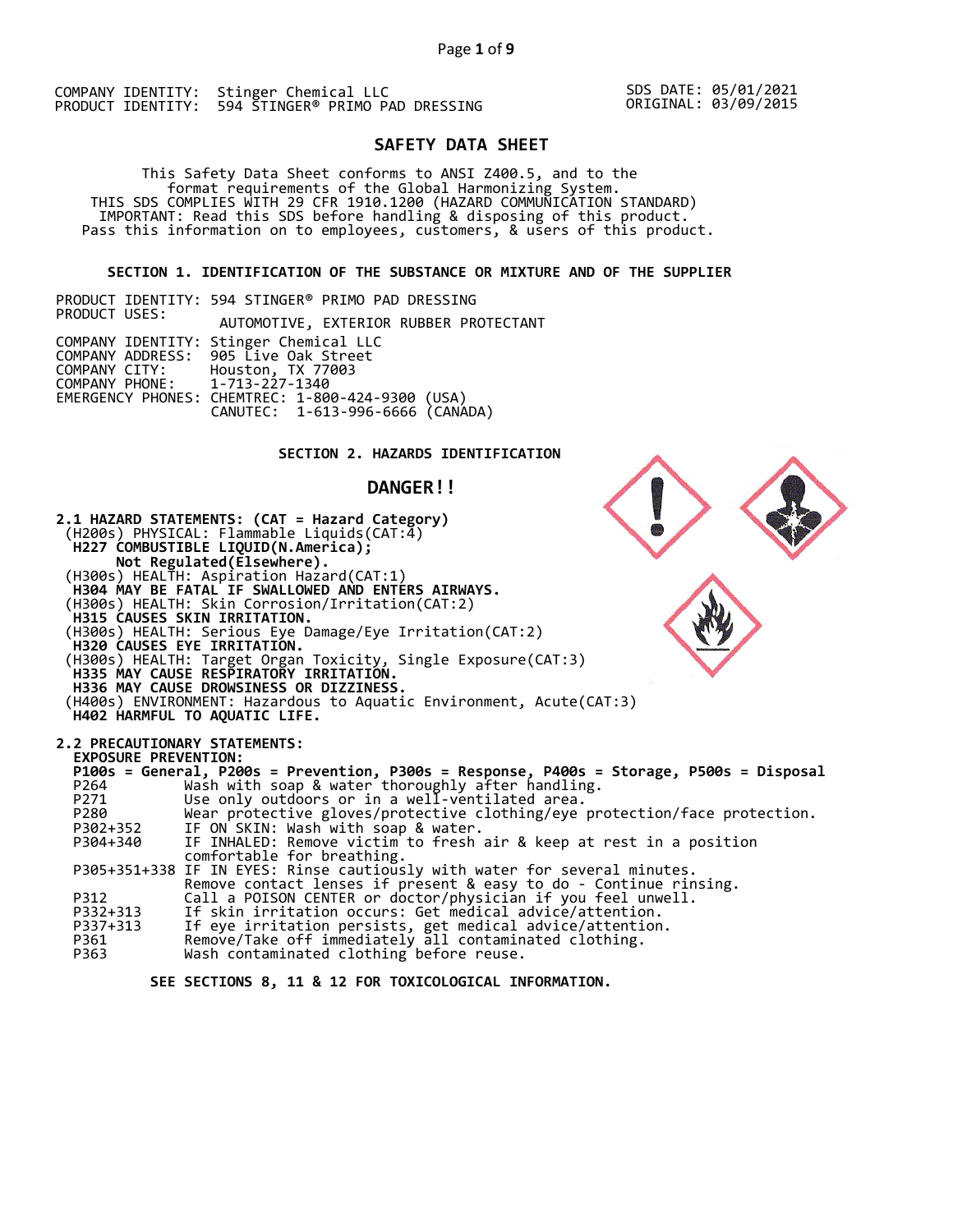# **SECTION 3. COMPOSITION/INFORMATION ON INGREDIENTS WT %**

| <b>MATERIAL</b>                                        | CAS#       | <b>EINECS#</b> | 40-80 |
|--------------------------------------------------------|------------|----------------|-------|
| Hydrotreated Light Distillate<br>Polydimethyl Siloxane | 64742-47-8 | 265-200-4      |       |
|                                                        | 63148-62-9 | -              | 20-40 |

The specific chemical component identities and/or the exact component percentages of this material may be withheld as trade secrets. This information is made available to health professionals, employees, and designated representatives in accordance with the applicable provisions of 29 CFR 1910.1200  $(1)(1).$ 

TRACE COMPONENTS: Trace ingredients (if any) are present in < 1% concentration, (< 0.1% for potential carcinogens, reproductive toxins, respiratory tract mutagens, and sensitizers). None of the trace ingredients contribute significant additional hazards at the concentrations that may be present in this product. All pertinent hazard information has been provided in this document, per the requirements of the Federal Occupational Safety and Health Administration Standard (29 CFR 1910.1200), U.S. State equivalents, and Canadian Hazardous Materials Identification System Standard (CPR 4).

#### **SECTION 4. FIRST AID MEASURES**

4.1 MOST IMPORTANT SYMPTOMS/EFFECTS, ACUTE & CHRONIC: See Section 11 for symptoms/effects, acute & chronic.

4.2 GENERAL ADVICE:<br>First Aid responders should pay attention to self-protection and use the recommended protective clothing (chemical resistant gloves, splash protection). If potential for<br>exposure exists, refer to Section 8 for specific personal protective equipment.

4.3 EYE CONTACT:<br>If this product enters the eyes, check for and remove any contact lenses. Open eyes while<br>under gently running water. Use sufficient force to open eyelids. "Roll" eyes to expose<br>more surface. <u>Minimum</u> flu

4.4 SKIN CONTACT:<br>If the product contaminates the skin, immediately begin decontamination with running<br>water. <u>Minimum</u> flushing is for 15 minutes. Remove contaminated clothing, taking care not<br>to contaminate eyes. If skin

4.5 INHALATION:<br>After high vapor exposure, remove to fresh air. If breathing is difficult, give<br>oxygen. If breathing has stopped, trained personnel should immediately begin artificial<br>respiration. If the heart has stopped,

4.6 SWALLOWING:<br>If swallowed, CALL PHYSICIAN OR POISON CONTROL CENTER FOR MOST CURRENT INFORMATION. If<br>professional advice is not available, give two glasses of water to drink. DO NOT INDUCE<br>VOMITING. Never induce vomiting

4.7 RESCUERS: Victims of chemical exposure must be taken for medical attention. Rescuers should be taken for medical attention, if necessary. Take a copy of label and SDS to physician or health professional with victim.

4.8 NOTES TO PHYSICIAN:<br>There is no specific antidote. Treatment of overexposure should be directed at the control<br>of symptoms and the clinical condition of the patient. Any material aspirated during<br>vomiting may cause lun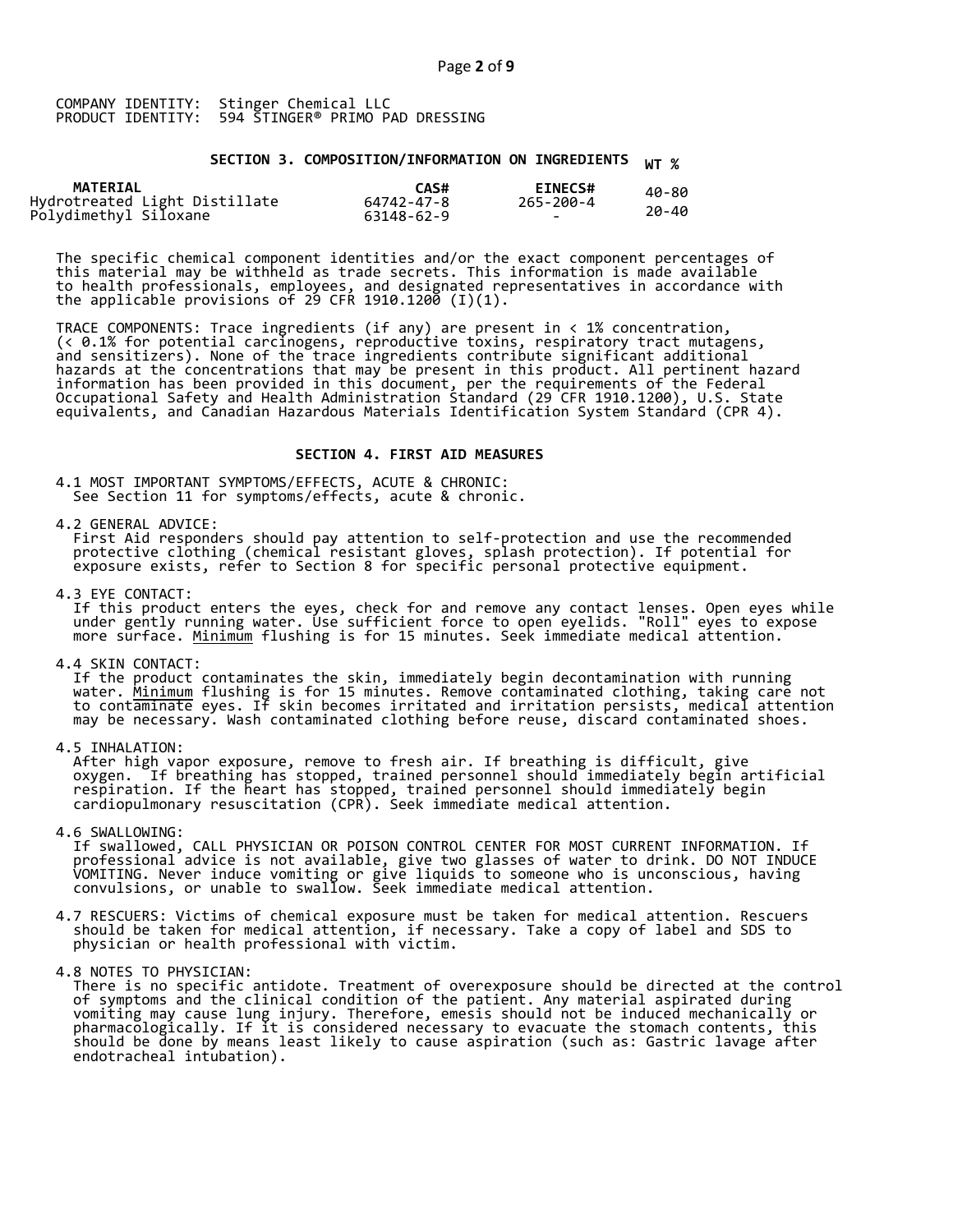### **SECTION 5. FIRE FIGHTING MEASURES**

- 5.1 FIRE & EXPLOSION PREVENTIVE MEASURES: NO open flames. Above flash point, use a closed system, ventilation, explosion-proof electrical equipment, lighting.
- 5.2 SUITABLE (& UNSUITABLE) EXTINGUISHING MEDIA: Use dry powder, AFFF, carbon dioxide.
- 5.3 SPECIAL PROTECTIVE EQUIPMENT & PRECAUTIONS FOR FIRE FIGHTERS:<br>Water spray may be ineffective on fire but can protect fire-fighters<br>& cool closed containers. Use fog nozzles if water is used.<br>Do not enter confined fire-

5.4 SPECIFIC HAZARDS OF CHEMICAL & HAZARDOUS COMBUSTION PRODUCTS:<br>
COMBUSTIBLE!<br>
Isolate from oxidizers, heat, & open flame.<br>
Closed containers may explode if exposed to extreme heat.<br>
Applying to hot surfaces requires spe

## **SECTION 6. ACCIDENTAL RELEASE MEASURES**

- 6.1 SPILL AND LEAK RESPONSE AND ENVIRONMENTAL PRECAUTIONS:<br>Uncontrolled releases should be responded to by trained personnel using pre-planned<br>procedures. No action shall be taken involving personal risk without suitable t
- 6.2 PERSONAL PRECAUTIONS, PROTECTIVE EQUIPMENT, EMERGENCY PROCEDURES:<br>The proper personal protective equipment for incidental releases (such as: 1 Liter of the<br>product released in a well-ventilated area), use impermeable g

Personal protective equipment are required wherever engineering controls are not adequate<br>or conditions for potential exposure exist. Select NIOSH/MSHA approved based on actual<br>or potential airborne concentrations in accor

6.3 ENVIRONMENTAL PRECAUTIONS:<br>Stop spill at source. Construct temporary dikes of dirt, sand, or any appropriate readily<br>available material to prevent spreading of the material. Close or cap valves and/or<br>block or plug hol

6.4 METHODS AND MATERIAL FOR CONTAINMENT & CLEAN-UP:<br>Absorb spilled liquid with polypads or other suitable absorbent materials. If necessary,<br>neutralize using suitable buffering material, (acid with soda ash or base with p

6.5 NOTIFICATION PROCEDURES:<br>In the event of a spill or accidental release, notify relevant authorities in accordance with all applicable regulations. US regulations require reporting release of this material<br>to the environment which exceed the applicable reportable quantity or oil spills which could<br>reach any waterway including intermitt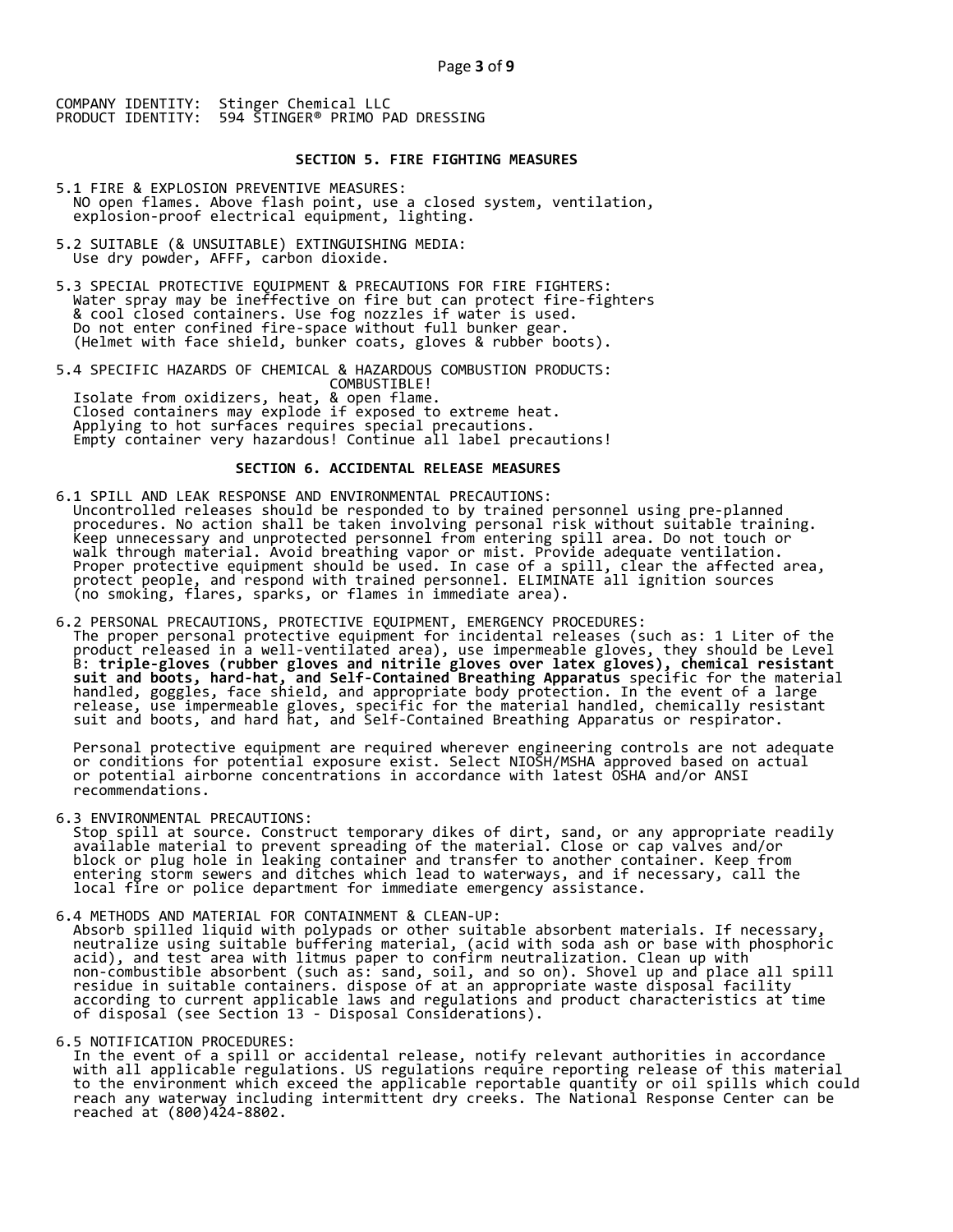#### **SECTION 7. HANDLING AND STORAGE**

7.1 PRECAUTIONS FOR SAFE HANDLING: Isolate from oxidizers, heat, & open flame. Use only with adequate ventilation. Avoid breathing of vapor or spray mist. Avoid contact with skin & eyes. Consult Safety Equipment Supplier. Wear goggles, face shield, gloves, apron & footwear impervious to material. Wash clothing before reuse.<br>Avoid free fall of liquid. Ground containers when transferring. Do not flame cut,<br>braze, or weld. Empty container very hazardous! Continue all label precautions!

7.2 CONDITIONS FOR SAFE STORAGE, INCLUDING ANY INCOMPATIBILITIES:<br>Isolate from strong oxidants.<br>Keep container tightly closed & upright when not in use to prevent leakage.

7.3 NONBULK: CONTAINERS:<br>Store containers in a cool, dry location, away from direct sunlight, sources of intense<br>heat, or where freezing is possible. Material should be stored in secondary containers or in a diked area, as appropriate. Store containers away from incompatible chemicals (see<br>Section 10, Stability and Reactivity). Post warning and "NO SMOKING" signs in storage and<br>use areas, as appropriate. Empty containers

7.4 BULK CONTAINERS:<br>All tanks and pipelines which contain this material must be labeled. Perform routine<br>maintenance on tanks or pipelines which contain this product. Report all leaks immediately<br>to the proper personnel.

7.5 TANK CAR SHIPMENTS:<br>Tank cars carrying this product should be loaded and unloaded in strict accordance with Tank cars carrying this product should be loaded and unloaded in strict accordance with<br>tank-car manufacturer's recommendation and all established on-site safety procedures.<br>Appropriate personal protective equipment must b Controls and Personal Protective Equipment.). All loading and unloading equipment must be<br>inspected, prior to each use. Loading and unloading operations must be attended, at all<br>times. Tank cars must be level, brakes must

7.6 PROTECTIVE PRACTICES DURING MAINTENANCE OF CONTAMINATED EQUIPMENT:<br>Follow practices indicated in Section 6 (Accidental Release Measures). Make certain<br>application equipment is locked and tagged-out safely. Always use t

7.7 EMPTY CONTAINER WARNING:<br>Empty containers may contain residue and can be dangerous. Do not attempt to refill or Empty containers may contain residue and can be uangerous. Bo not attempt to retrili or<br>clean containers without proper instructions. Empty drums should be completely drained<br>and safely stored until appropriately reconditi

-

## **SECTION 8. EXPOSURE CONTROLS/PERSONAL PROTECTION**

| <b>8.1 EXPOSURE LIMITS:</b>                            |      |                |            |             |
|--------------------------------------------------------|------|----------------|------------|-------------|
| <b>MATERIAL</b>                                        | CAS# | <b>EINECS#</b> | TWA (OSHA) | TLV (ACGIH) |
| Hydrotreated Light Distillate 64742-47-8<br>63148-62-9 |      | 265-200-4      | 200 mg/m3  | 200 mg/m3   |
| Polydimethyl Siloxane                                  |      | -              | None Known | None Known  |

This product contains no EPA Hazardous Air Pollutants (HAP) in amounts  $> 0.1\%$ .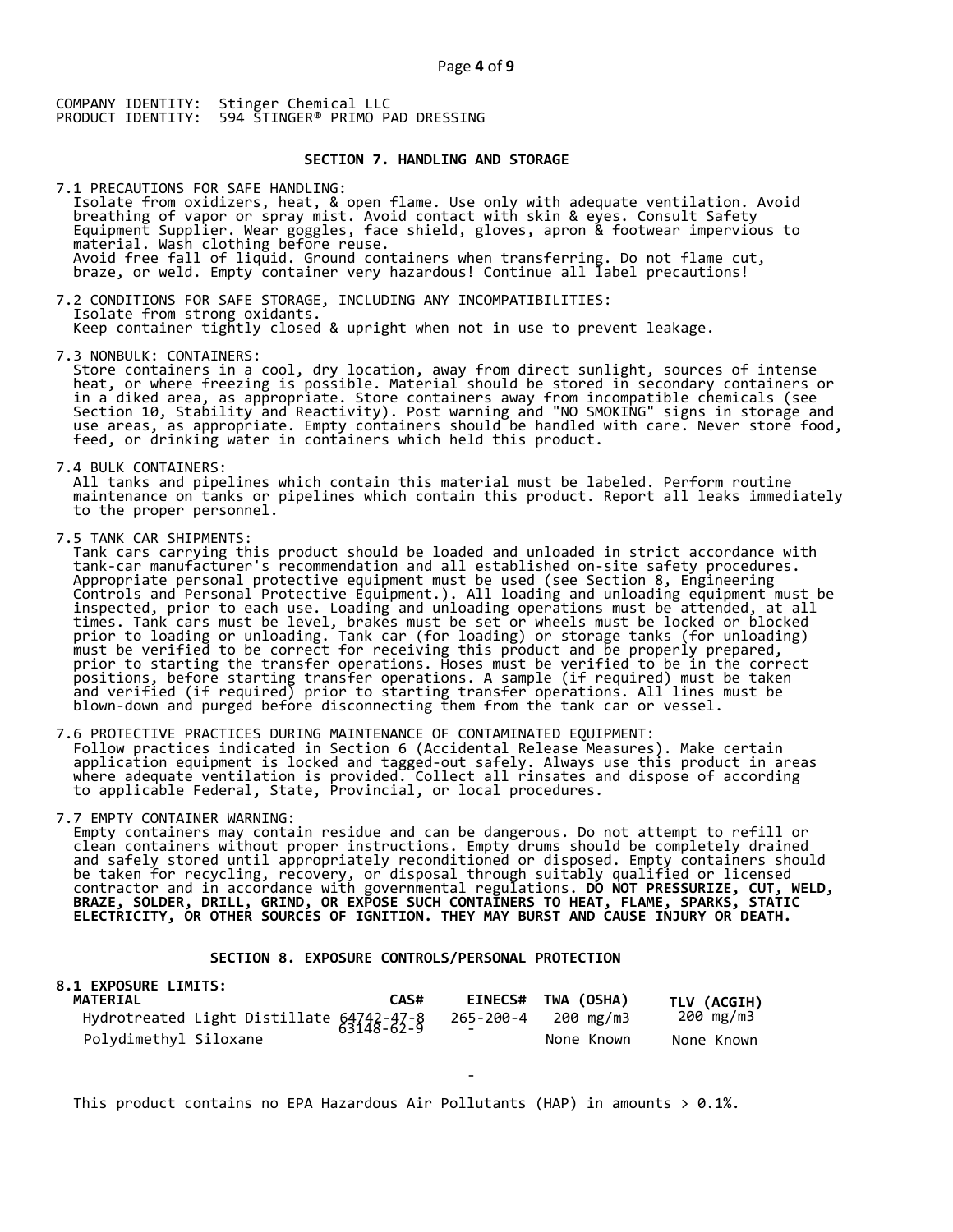#### **SECTION 8. EXPOSURE CONTROLS/PERSONAL PROTECTION (CONTINUED)**

### **8.2 APPROPRIATE ENGINEERING CONTROLS:**

RESPIRATORY EXPOSURE CONTROLS<br>Airborne concentrations should be kept to lowest levels possible. If vapor, dust or mist<br>is generated and the occupational exposure limit of the product, or any component of the<br>product, is ex respirator authorized in 29 CFR 1910.134, European Standard EN 149, or applicable State<br>regulations, after determining the airborne concentration of the contaminant. Air supplied<br>respirators should always be worn when airb

EMERGENCY OR PLANNED ENTRY INTO UNKNOWN CONCENTRATIONS OR IDLH CONDITIONS<br>Positive pressure, full-face piece Self-Contained Breathing Apparatus; or positive<br>pressure, full-face piece Self-Contained Breathing Apparatus with

VENTILATION<br>LOCAL EXHAUST: LOCAL EXHAUST: Necessary MECHANICAL (GENERAL): Necessary SPECIAL: None OTHER: None Please refer to ACGIH document, "Industrial Ventilation, A Manual of Recommended Practices", most recent edition, for details.

## **8.3 INDIVIDUAL PROTECTION MEASURES, SUCH AS PERSONAL PROTECTIVE EQUIPMENT:**

EYE PROTECTION:<br>Safety eyewear complying with an approved standard should be used when a risk Safety eyewear complying with an approved standard should be used when a risk<br>assessment indicates this is necessary to avoid exposure to liquid splashes, mists or<br>dusts. If contact is possible, chemical splash goggles sho are recommended when the operation can generate splashes, sprays or mists.

#### HAND PROTECTION:

Use gloves chemically resistant to this material. Glove must be inspected prior to use.<br>Preferred examples: Butyl rubber, Chlorinated Polyethylene, Polyethylene, Ethyl vinyl alcohol<br>laminate ("EVAL"), Polyvinyl alcohol ("P risk assessment indicates this is necessary. Considering the parameters specified by the glove<br>manufacturer, check during use that the gloves are still retaining their protective properties.<br>It should be noted that the tim

#### BODY PROTECTION:

Use body protection appropriate for task. Cover-all, rubber aprons, or chemical protective<br>clothing made from impervious materials are generally acceptable, depending on the task.

#### WORK & HYGIENIC PRACTICES:

Work & HIGLENIC PRACTICES.<br>Wash hands, forearms and face thoroughly after handling chemical products, before eating,<br>smoking and using toilet facilities and at the end of the working period. Provide readily<br>accessible eye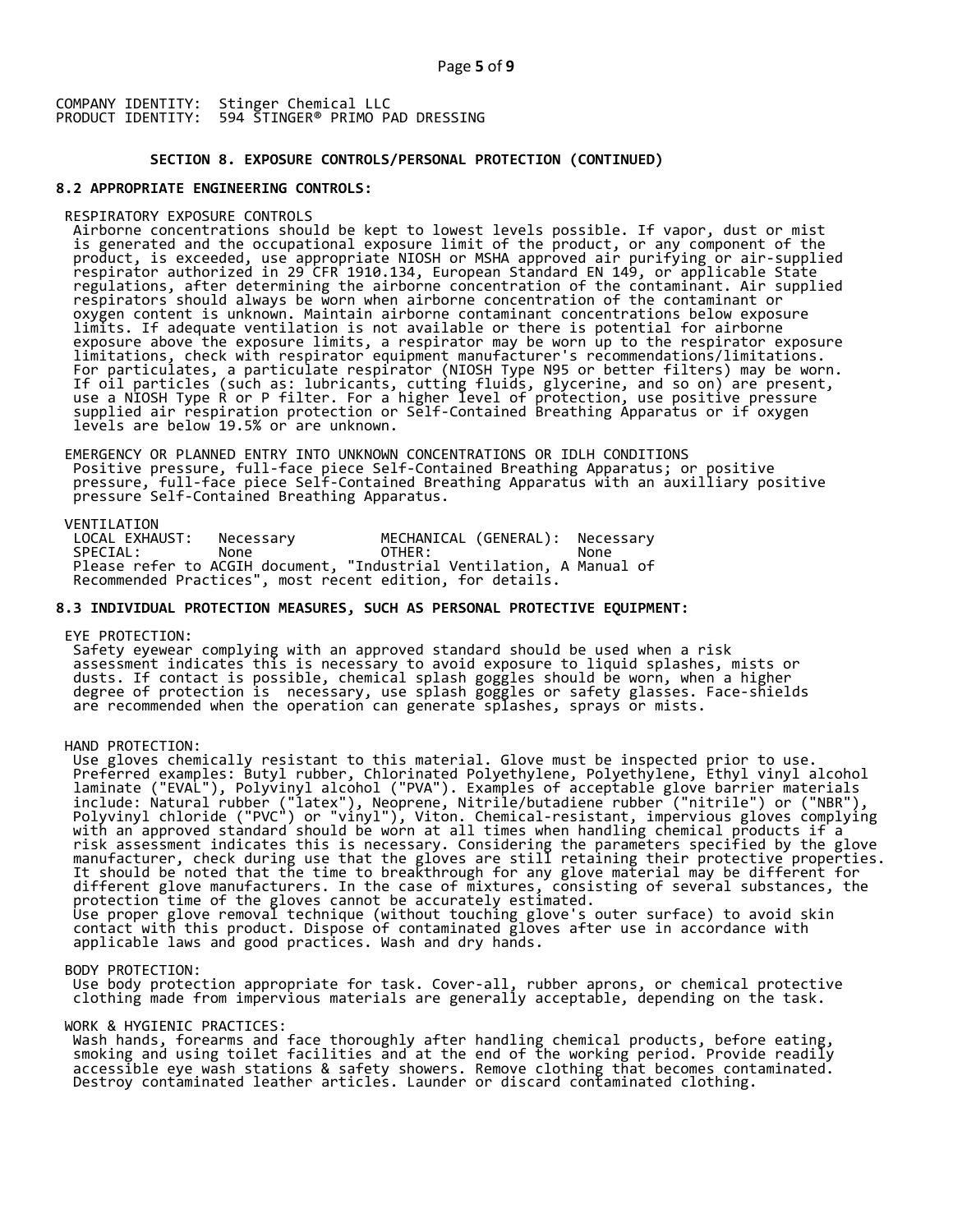#### **SECTION 9. PHYSICAL & CHEMICAL PROPERTIES**

APPEARANCE: ODOR: ODOR THRESHOLD: pH (Neutrality): MELTING POINT/FREEZING POINT: BOILING RANGE (IBP,50%,Dry Point): FLASH POINT (TEST METHOD): EVAPORATION RATE (n-Butyl Acetate=1): FLAMMABILITY CLASSIFICATION: LOWER FLAMMABLE LIMIT IN AIR (% by vol): UPPER FLAMMABLE LIMIT IN AIR (% by vol): VAPOR PRESSURE (mm of Hg)@20 C VAPOR DENSITY (air=1): GRAVITY @ 68/68 F / 20/20 C: DENSIŤY:<br>SPECIFIC GRAVITY (Water=1):<br>POUNDS/GALLON: WATER SOLUBILITY: PARTITION COEFFICIENT (n-Octane/Water): AUTO IGNITION TEMPERATURE: DECOMPOSITION TEMPERATURE: TOTAL VOC'S (TVOC)\*: NONEXEMPT VOC'S (CVOC)\*: HAZARDOUS AIR POLLUTANTS (HAPS): Liquid, Blue Watermelon Not Available Not Available Not Available 0.95 Not Available 0.2 6.1 0.826 0.828 6.895 Negligible Not Available 260 C / 500 F Not Available 75.0 Vol% / 592.5 g/L / 4.9 Lbs/Gal 0.0 Vol% /0.0 g/L / 0.000 Lbs/Gal 0.0 Wt% /0.0 g/L / 0.000 Lbs/Gal NONEXEMPT VOC PARTIAL PRESSURE (mm of Hg @ 20 C) 0.0 VISCOSITY @ 20 C (ASTM D445): Not Available \* Using CARB (California Air Resources Board Rules). 217 217 257\* C/ 422 422 494 F (\*=End Position) 142.8 F/ 61.6 C (TCC) Class III - A

#### **SECTION 10. STABILITY & REACTIVITY**

10.1 REACTIVITY & CHEMICAL STABILITY: Stable under normal conditions, no hazardous reactions when kept from incompatibles.

10.2 POSSIBILITY OF HAZARDOUS REACTIONS & CONDITIONS TO AVOID: Isolate from oxidizers, heat, & open flame.

10.3 INCOMPATIBLE MATERIALS: Reacts with strong oxidants, causing fire & explosion hazard.

10.4 HAZARDOUS DECOMPOSITION PRODUCTS: Carbon Monoxide, Carbon Dioxide, Silicon Dioxide from burning.

10.5 HAZARDOUS POLYMERIZATION: Will not occur.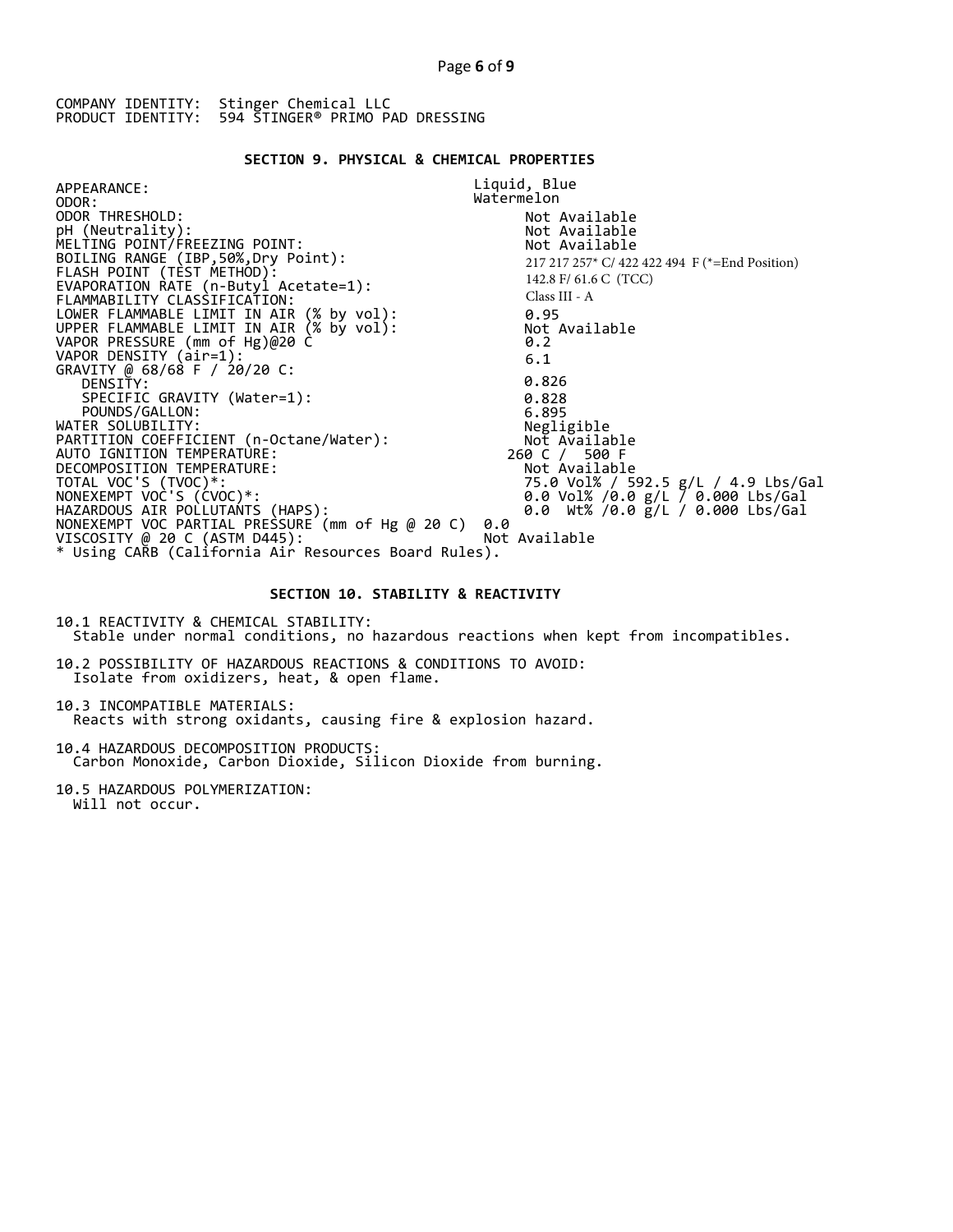#### **SECTION 11. TOXICOLOGICAL INFORMATION**

# **11.1 ACUTE HAZARDS**

11.11 EYE & SKIN CONTACT: Primary irritation to skin, defatting, dermatitis.<br>Primary irritation to eyes, redness, tearing, blurred vision.<br>Liquid can cause eye irritation. Wash thoroughly after handling.

11.12 INHALATION: Anesthetic. Irritates respiratory tract. Acute overexposure can cause serious nervous system depression. Vapor harmful.

11.13 SWALLOWING: Swallowing can cause abdominal irritation, nausea, vomiting & diarrhea.<br>The symptoms of chemical pneumonitis may not show up for a few days.

#### **11.2 SUBCHRONIC HAZARDS/CONDITIONS AGGRAVATED**

MEDICAL CONDITIONS AGGRAVATED BY EXPOSURE: Pre-existing disorders of any target organs mentioned in this Document can be aggravated by over-exposure by routes of entry to components of this product. Persons with these disorders should avoid use of this product.

#### **11.3 CHRONIC HAZARDS**

11.31 CANCER, REPRODUCTIVE & OTHER CHRONIC HAZARDS: Leukemia been reported in humans from Benzene. Absorption thru skin may be harmful.

11.32 TARGET ORGANS: May cause damage to target organs, based on animal data.

11.33 IRRITANCY: Irritating to contaminated tissue.

11.34 SENSITIZATION: No component is known as a sensitizer.

11.35 MUTAGENICITY: No known reports of mutagenic effects in humans.

11.36 EMBRYOTOXICITY: No known reports of embryotoxic effects in humans.

11.37 TERATOGENICITY: No known reports of teratogenic effects in humans.

11.38 REPRODUCTIVE TOXICITY: No known reports of reproductive effects in humans.

A MUTAGEN is a chemical which causes permanent changes to genetic material (DNA)<br>such that the changes will propagate across generational lines. An EMBRYOTOXIN<br>is a chemical which causes damage to a developing embryo (such

#### **11.4 MAMMALIAN TOXICITY INFORMATION**

| <b>MATERIAL</b>                                     | <b>CAS#</b> | <b>EINECS#</b> | LOWEST KNOWN LETHAL DOSE DATA |
|-----------------------------------------------------|-------------|----------------|-------------------------------|
|                                                     |             |                | LOWEST KNOWN LD50 (ORAL)      |
| Hydrotreated Light Distillates 64742-47-8 265-200-4 |             |                | 20000.0 mg/kg(Rabbits)        |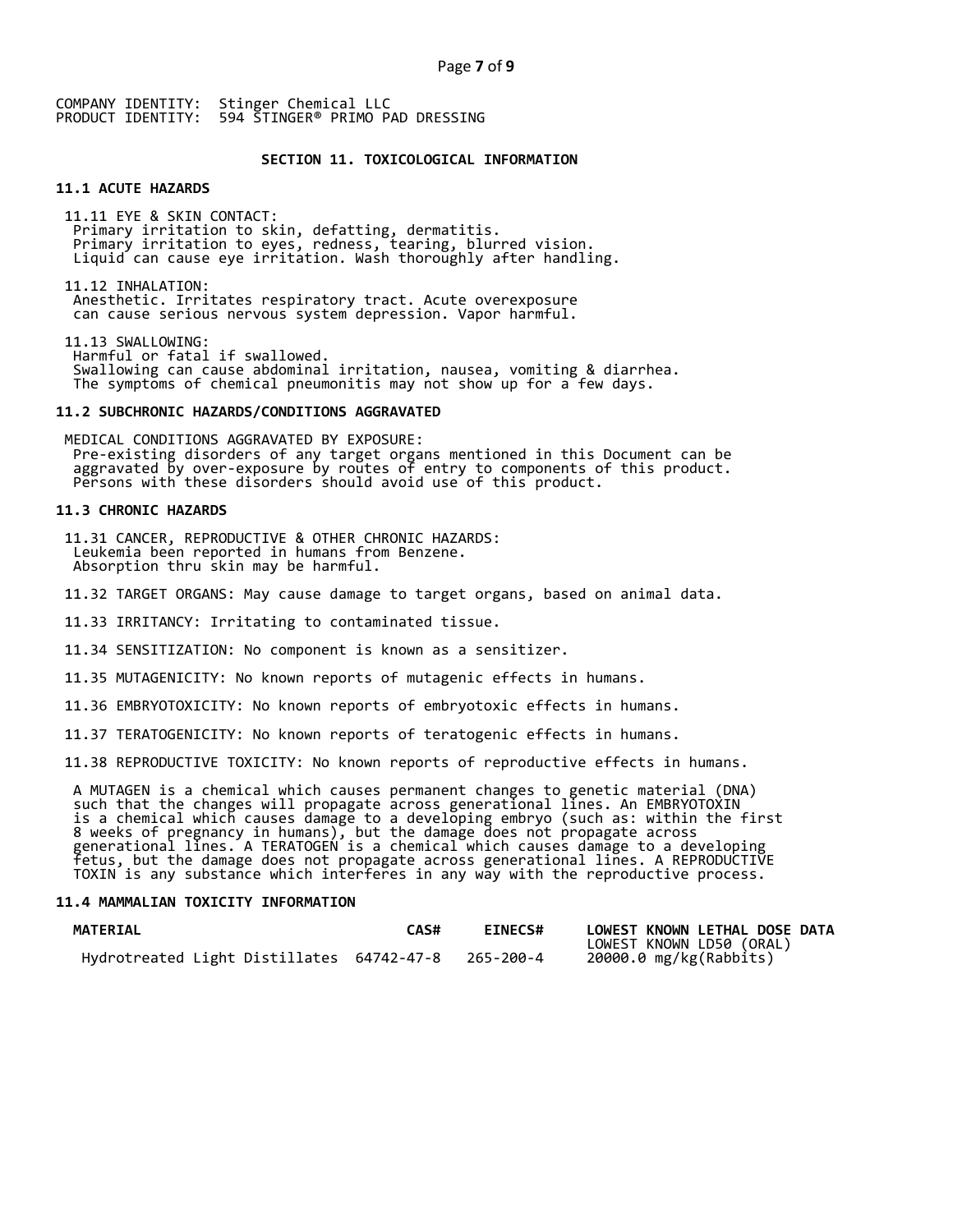#### **SECTION 12. ECOLOGICAL INFORMATION**

**12.1 ALL WORK PRACTICES MUST BE AIMED AT ELIMINATING ENVIRONMENTAL CONTAMINATION.** 

12.2 EFFECT OF MATERIAL ON PLANTS AND ANIMALS: This product may be harmful or fatal to plant and animal life if released<br>into the environment. Refer to Section 11 (Toxicological Information) for<br>further data on the effects of this product's components on test animals.

12.3 EFFECT OF MATERIAL ON AQUATIC LIFE:<br>No aquatic environmental information is available on this product. Environmental effects of the substance have not been investigated adequately.

12.4 MOBILITY IN SOIL Mobility of this material has not been determined.

12.5 DEGRADABILITY This product is partially biodegradable.

12.6 ACCUMULATION Bioaccumulation of this product has not been determined.

#### **SECTION 13. DISPOSAL CONSIDERATIONS**

The generation of waste should be avoided or minimized wherever possible. Dispose of surplus and non-recyclable products via a licensed waste disposal contractor. Waste should not be disposed of untreated to the sewer unless fully compliant with the requirements of all authorities with jurisdiction. Waste packaging should be recycled. Incineration or landfill should only be considered when recycling is not feasible. This material and its container must be disposed of in a safe way. Care should be taken when handling emptied containers that have not been cleaned or rinsed out. Empty containers and liners may retain some product residues. Vapor from some product residues may create a highly flammable or explosive atmosphere inside the container. **DO NOT PRESSURIZE, CUT, WELD, BRAZE, SOLDER, DRILL, GRIND, OR EXPOSE USED CONTAINERS TO HEAT, FLAME, SPARKS, STATIC ELECTRICITY, OR OTHER SOURCES OF IGNITION. THEY MAY BURST AND CAUSE INJURY OR DEATH.** Avoid dispersal of spilled material and runoff and contact with soil, waterways, drains and sewers. Processing, use or contamination may change the waste disposal requirements. Do not dispose of on land, in surface waters, or in storm drains. Waste should be recycled or disposed of in accordance with regulations. Large amounts should be collected for reuse or consigned to licensed hazardous waste haulers for disposal. **ALL DISPOSAL MUST BE IN ACCORDANCE WITH ALL FEDERAL, STATE, PROVINCIAL, AND LOCAL REGULATIONS. IF IN DOUBT, CONTACT PROPER AGENCIES.** 

#### **SECTION 14. TRANSPORT INFORMATION**

MARINE POLLUTANT: No DOT/TDG SHIP NAME: Not regulated for transport on trucks in containers of < 119 Gallons DRUM LABEL:

IATA/ ICAO: IMO / IMDG: NA1993, Combustible liquid, N.O.S.,(contains Petroleum Distillates), 3, PG-III NOT REGULATED

EMERGENCY RESPONSE GUIDEBOOK NUMBER: 128

 **SECTION 15. REGULATORY INFORMATION** 

**15.1 EPA REGULATION:** 

**SARA SECTION 311/312 HAZARDS: Acute Health, Fire** 

All components of this product are on the TSCA list. This material contains no known products restricted under SARA Title III, Section 313 in amounts greater or equal to 1%.